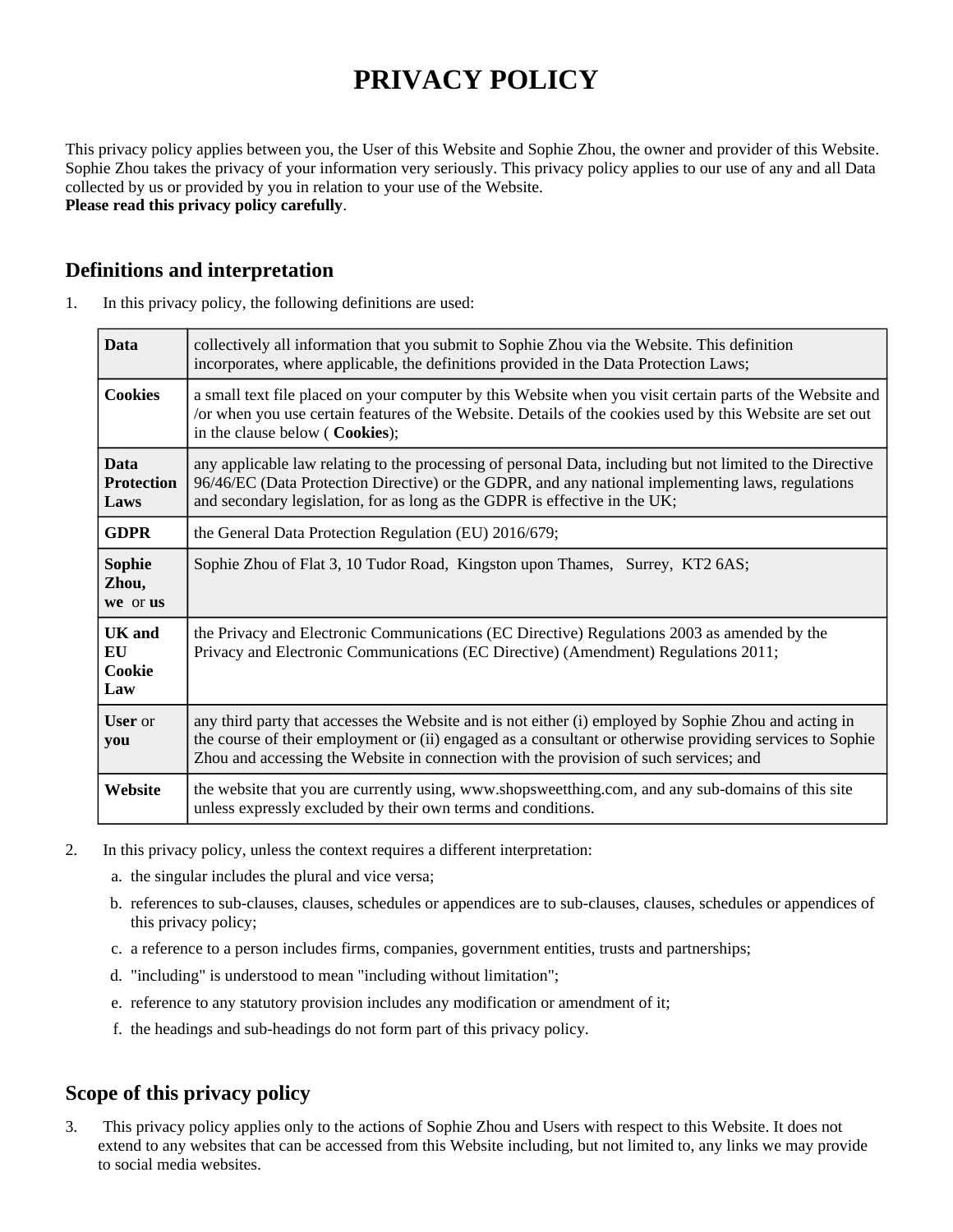4. For purposes of the applicable Data Protection Laws, Sophie Zhou is the "data controller". This means that Sophie Zhou determines the purposes for which, and the manner in which, your Data is processed.

#### **Data collected**

- 5. We may collect the following Data, which includes personal Data, from you:
	- a. name;
	- b. contact Information such as email addresses and telephone numbers;

in each case, in accordance with this privacy policy.

#### **How we collect Data**

- 6. We collect Data in the following ways:
	- a. data is given to us by you ; and
	- b. data is collected automatically.

#### **Data that is given to us by you**

- 7. Sophie Zhou will collect your Data in a number of ways, for example:
	- a. when you contact us through the Website, by telephone, post, e-mail or through any other means;
	- b. when you make payments to us, through this Website or otherwise;

in each case, in accordance with this privacy policy.

#### **Data that is collected automatically**

- 8. To the extent that you access the Website, we will collect your Data automatically, for example:
	- a. we automatically collect some information about your visit to the Website. This information helps us to make improvements to Website content and navigation, and includes your IP address, the date, times and frequency with which you access the Website and the way you use and interact with its content.
	- b. we will collect your Data automatically via cookies, in line with the cookie settings on your browser. For more information about cookies, and how we use them on the Website, see the section below, headed "Cookies".

## **Our use of Data**

- 9. Any or all of the above Data may be required by us from time to time in order to provide you with the best possible service and experience when using our Website. Specifically, Data may be used by us for the following reasons:
	- a. internal record keeping;
	- b. improvement of our products / services;
	- c. transmission by email of marketing materials that may be of interest to you;

in each case, in accordance with this privacy policy.

- 10. We may use your Data for the above purposes if we deem it necessary to do so for our legitimate interests. If you are not satisfied with this, you have the right to object in certain circumstances (see the section headed "Your rights" below).
- 11. For the delivery of direct marketing to you via e-mail, we'll need your consent, whether via an opt-in or soft-opt-in: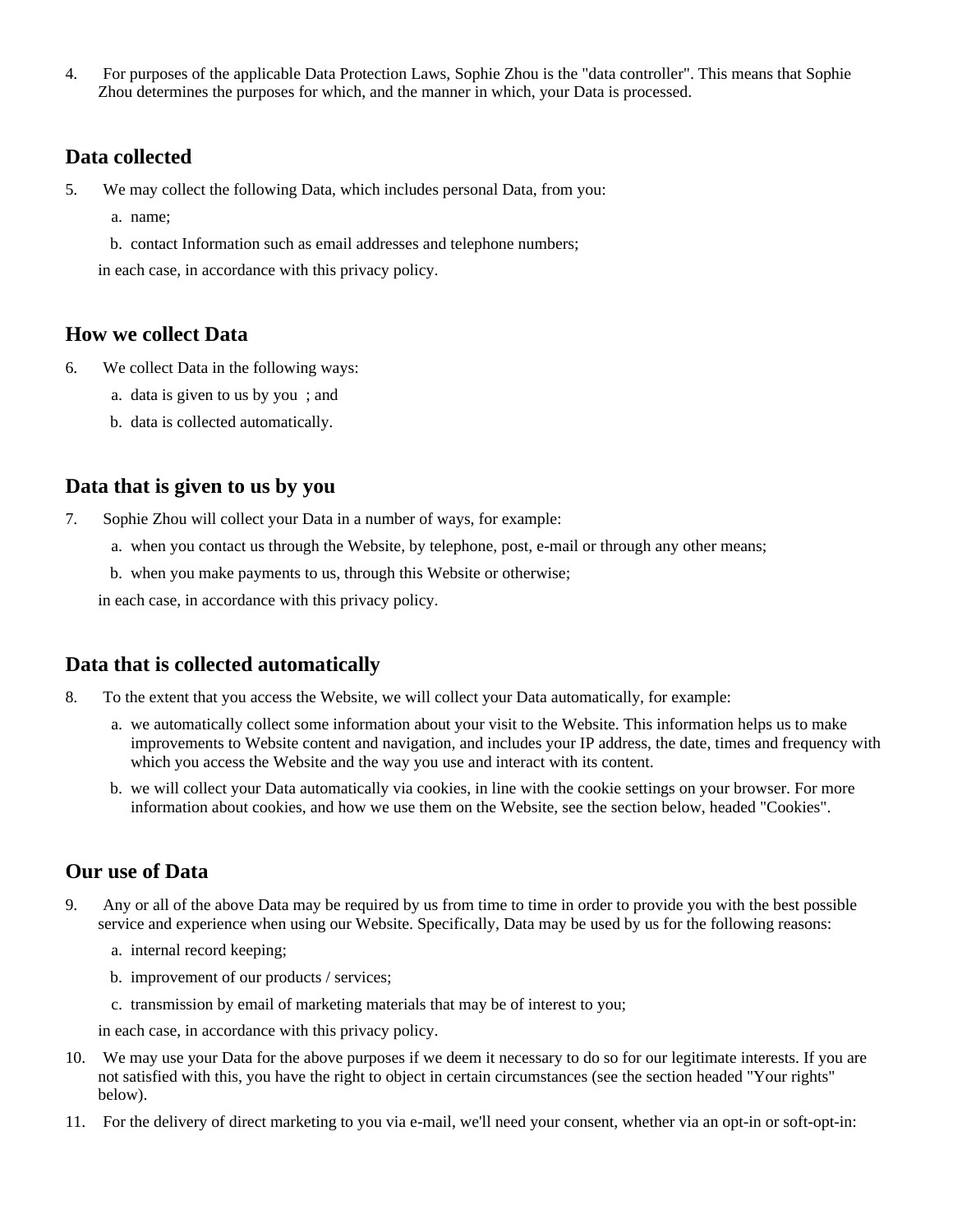- a. soft opt-in consent is a specific type of consent which applies when you have previously engaged with us (for example, you contact us to ask us for more details about a particular product/service, and we are marketing similar products/services). Under "soft opt-in" consent, we will take your consent as given unless you opt-out.
- b. for other types of e-marketing, we are required to obtain your explicit consent; that is, you need to take positive and affirmative action when consenting by, for example, checking a tick box that we'll provide.
- c. if you are not satisfied about our approach to marketing, you have the right to withdraw consent at any time. To find out how to withdraw your consent, see the section headed "Your rights" below.

#### **Who we share Data with**

- 12. We may share your Data with the following groups of people for the following reasons:
	- a. third party payment providers who process payments made over the Website to enable third party payment providers to process user payments and refunds;

in each case, in accordance with this privacy policy.

#### **Keeping Data secure**

- 13. We will use technical and organisational measures to safeguard your Data, for example:
	- a. access to your account is controlled by a password and a user name that is unique to you.
	- b. we store your Data on secure servers.
- 14. Technical and organisational measures include measures to deal with any suspected data breach. If you suspect any misuse or loss or unauthorised access to your Data, please let us know immediately by contacting us via this e-mail address: szhou2001@gmail.com.
- 15. If you want detailed information from Get Safe Online on how to protect your information and your computers and devices against fraud, identity theft, viruses and many other online problems, please visit www.getsafeonline.org. Get Safe Online is supported by HM Government and leading businesses.

#### **Data retention**

- 16. Unless a longer retention period is required or permitted by law, we will only hold your Data on our systems for the period necessary to fulfil the purposes outlined in this privacy policy or until you request that the Data be deleted.
- 17. Even if we delete your Data, it may persist on backup or archival media for legal, tax or regulatory purposes.

#### **Your rights**

- 18. You have the following rights in relation to your Data:
	- a. **Right to access** the right to request (i) copies of the information we hold about you at any time, or (ii) that we modify, update or delete such information. If we provide you with access to the information we hold about you, we will not charge you for this, unless your request is "manifestly unfounded or excessive." Where we are legally permitted to do so, we may refuse your request. If we refuse your request, we will tell you the reasons why.
	- b. **Right to correct** the right to have your Data rectified if it is inaccurate or incomplete.
	- c. **Right to erase** the right to request that we delete or remove your Data from our systems.
	- d. **Right to restrict our use of your Data** the right to "block" us from using your Data or limit the way in which we can use it.
	- e. **Right to data portability** the right to request that we move, copy or transfer your Data.
	- f. **Right to object** the right to object to our use of your Data including where we use it for our legitimate interests.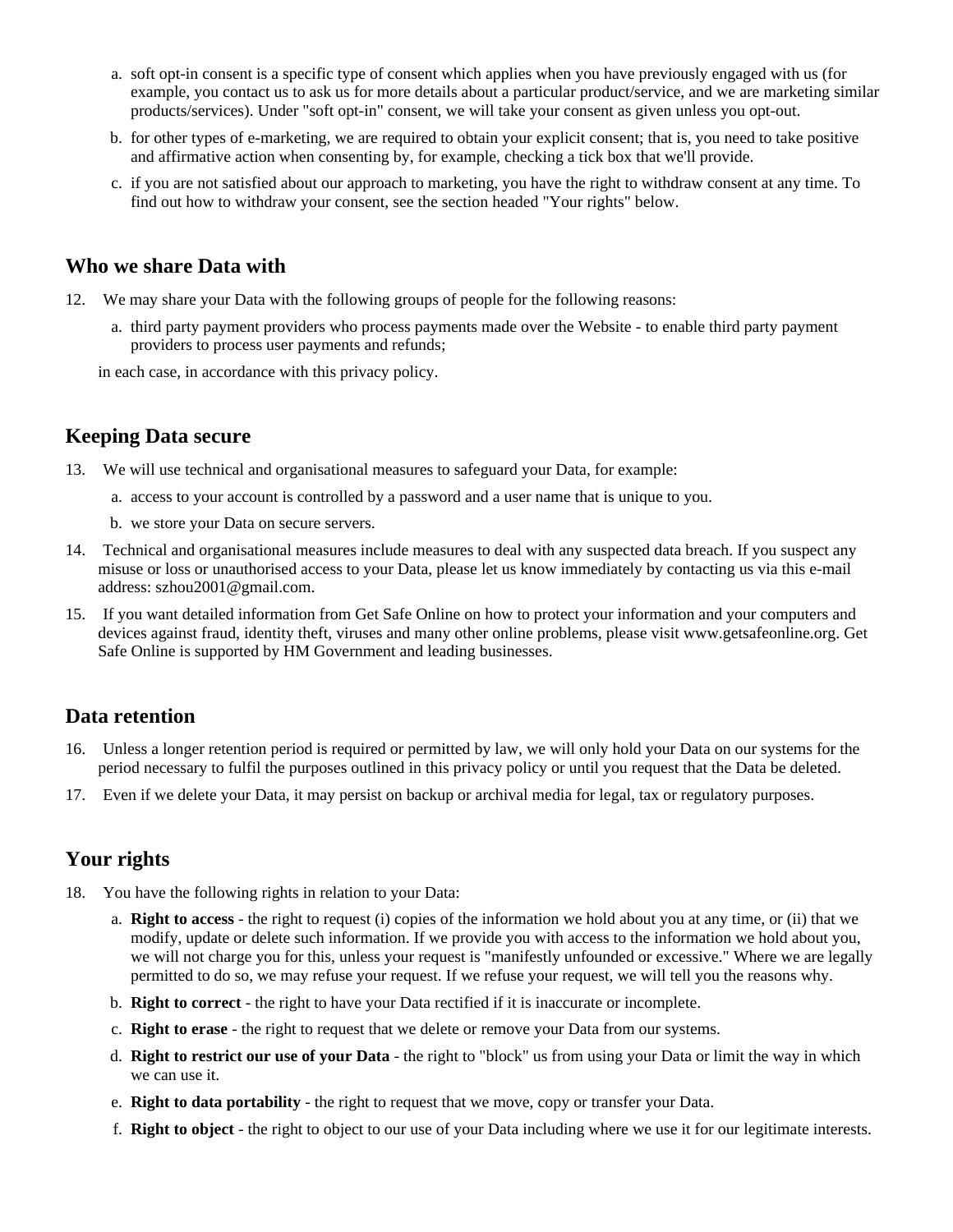- 19. To make enquiries, exercise any of your rights set out above, or withdraw your consent to the processing of your Data (where consent is our legal basis for processing your Data), please contact us via this e-mail address: szhou2001@gmail.com.
- 20. If you are not satisfied with the way a complaint you make in relation to your Data is handled by us, you may be able to refer your complaint to the relevant data protection authority. For the UK, this is the Information Commissioner's Office (ICO). The ICO's contact details can be found on their website at https://ico.org.uk/.
- 21. It is important that the Data we hold about you is accurate and current. Please keep us informed if your Data changes during the period for which we hold it.

## **Links to other websites**

22. This Website may, from time to time, provide links to other websites. We have no control over such websites and are not responsible for the content of these websites. This privacy policy does not extend to your use of such websites. You are advised to read the privacy policy or statement of other websites prior to using them.

## **Changes of business ownership and control**

- 23. Sophie Zhou may, from time to time, expand or reduce our business and this may involve the sale and/or the transfer of control of all or part of Sophie Zhou. Data provided by Users will, where it is relevant to any part of our business so transferred, be transferred along with that part and the new owner or newly controlling party will, under the terms of this privacy policy, be permitted to use the Data for the purposes for which it was originally supplied to us.
- 24. We may also disclose Data to a prospective purchaser of our business or any part of it.
- 25. In the above instances, we will take steps with the aim of ensuring your privacy is protected.

#### **Cookies**

- 26. This Website may place and access certain Cookies on your computer. Sophie Zhou uses Cookies to improve your experience of using the Website and to improve our range of products. Sophie Zhou has carefully chosen these Cookies and has taken steps to ensure that your privacy is protected and respected at all times.
- 27. All Cookies used by this Website are used in accordance with current UK and EU Cookie Law.
- 28. Before the Website places Cookies on your computer, you will be presented with a message bar requesting your consent to set those Cookies. By giving your consent to the placing of Cookies, you are enabling Sophie Zhou to provide a better experience and service to you. You may, if you wish, deny consent to the placing of Cookies; however certain features of the Website may not function fully or as intended.
- 29. This Website may place the following Cookies:

| <b>Type of Cookie</b>          | <b>Purpose</b>                                                                                                                                                                                                                                                                     |
|--------------------------------|------------------------------------------------------------------------------------------------------------------------------------------------------------------------------------------------------------------------------------------------------------------------------------|
| Strictly necessary cookies     | These are cookies that are required for the operation of our website. They<br>include, for example, cookies that enable you to log into secure areas of our<br>website, use a shopping cart or make use of e-billing services.                                                     |
| Analytical/performance cookies | They allow us to recognise and count the number of visitors and to see how<br>visitors move around our website when they are using it. This helps us to<br>improve the way our website works, for example, by ensuring that users are<br>finding what they are looking for easily. |
| <b>Functionality cookies</b>   | These are used to recognise you when you return to our website. This enables us<br>to personalise our content for you, greet you by name and remember your<br>preferences (for example, your choice of language or region).                                                        |

30. You can find a list of Cookies that we use in the Cookies Schedule.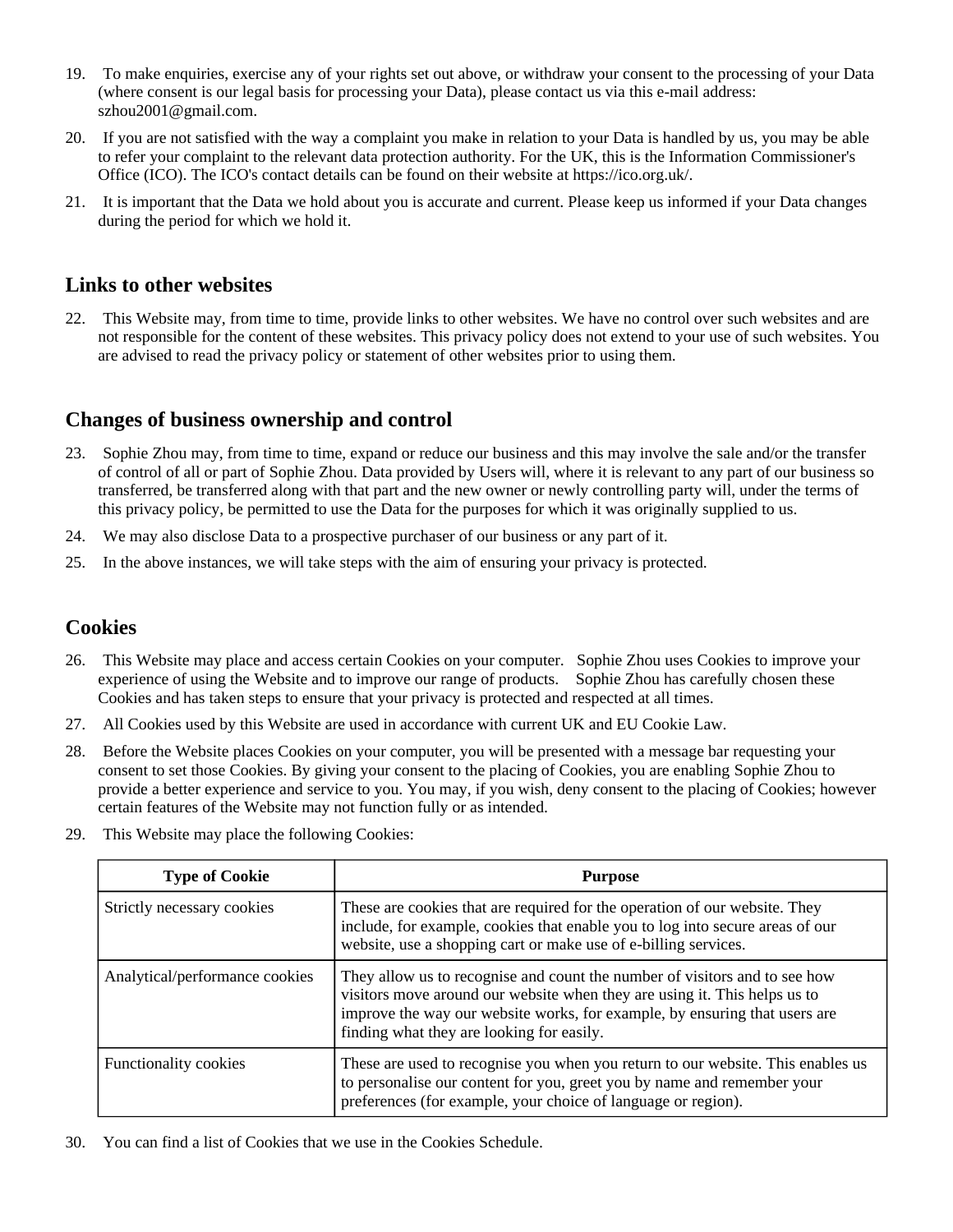- 31. You can choose to enable or disable Cookies in your internet browser. By default, most internet browsers accept Cookies but this can be changed. For further details, please consult the help menu in your internet browser.
- 32. You can choose to delete Cookies at any time; however you may lose any information that enables you to access the Website more quickly and efficiently including, but not limited to, personalisation settings.
- 33. It is recommended that you ensure that your internet browser is up-to-date and that you consult the help and guidance provided by the developer of your internet browser if you are unsure about adjusting your privacy settings.
- 34. For more information generally on cookies, including how to disable them, please refer to aboutcookies.org. You will also find details on how to delete cookies from your computer.

## **General**

- 35. You may not transfer any of your rights under this privacy policy to any other person. We may transfer our rights under this privacy policy where we reasonably believe your rights will not be affected.
- 36. If any court or competent authority finds that any provision of this privacy policy (or part of any provision) is invalid, illegal or unenforceable, that provision or part-provision will, to the extent required, be deemed to be deleted, and the validity and enforceability of the other provisions of this privacy policy will not be affected.
- 37. Unless otherwise agreed, no delay, act or omission by a party in exercising any right or remedy will be deemed a waiver of that, or any other, right or remedy.
- 38. This Agreement will be governed by and interpreted according to the law of England and Wales. All disputes arising under the Agreement will be subject to the exclusive jurisdiction of the English and Welsh courts.

# **Changes to this privacy policy**

39. Sophie Zhou reserves the right to change this privacy policy as we may deem necessary from time to time or as may be required by law. Any changes will be immediately posted on the Website and you are deemed to have accepted the terms of the privacy policy on your first use of the Website following the alterations.

You may contact Sophie Zhou by email at szhou2001@gmail.com.

## **Attribution**

40. This privacy policy was created using a document from [Rocket Lawyer](https://www.rocketlawyer.com/gb/en/) (https://www.rocketlawyer.com/gb/en). **09 December 2020**